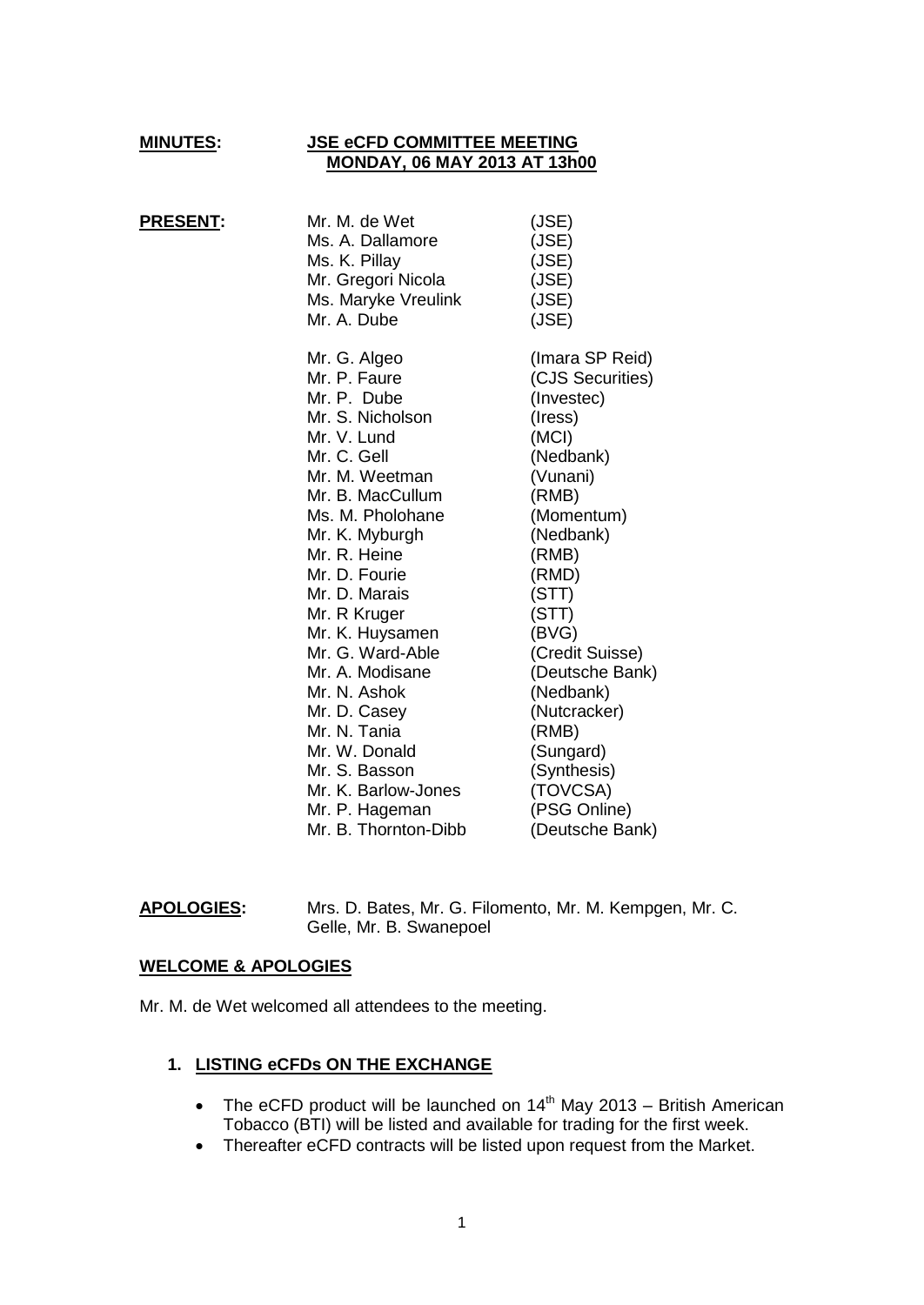- The liquidity requirements applicable for listing Single Stock Future will be applied to eCFDs.
- It was agreed and confirmed that the eCFDs would have a standardized taxonomy. As illustrated in the table below, the rate intervals for all instruments will be listed with 50bps intervals down to  $-3\%$  and up to  $+$ 3%. Contract codes with positive rates will end with a numeric and contract codes with negative rates will end with an alphanumeric.

| <b>Contract Code</b> | <b>Contract Description</b>       |  |
|----------------------|-----------------------------------|--|
| BTI0                 | eCFD on BTI with SAFEY            |  |
| BT <sub>11</sub>     | eCFD on BTI with $SAFEY + 0.50\%$ |  |
| BTI <sub>2</sub>     | eCFD on BTI with $SAFEY + 1.00\%$ |  |
| BTI3                 | eCFD on BTI with $SAFEY + 1.50\%$ |  |
| BTI4                 | eCFD on BTI with $SAFEY + 2.00\%$ |  |
| BTI5                 | eCFD on BTI with $SAFEY + 2.50\%$ |  |
| BTI6                 | eCFD on BTI with $SAFEY + 3.00\%$ |  |
| BTIA                 | eCFD on BTI with $SAFEY - 0.50\%$ |  |
| <b>BTIB</b>          | eCFD on BTI with $SAFEY - 1.00\%$ |  |
| <b>BTIC</b>          | eCFD on BTI with $SAFEY - 1.50\%$ |  |
| <b>BTIE</b>          | eCFD on BTI with $SAFEY - 2.00\%$ |  |
| BTIH                 | eCFD on BTI with $SAFEY - 2.50\%$ |  |
| BTII                 | eCFD on BTI with $SAFEY - 3.00\%$ |  |

 We envisage listing the Top40 underlyings in accordance with the above taxonomy.

### **2. eCFD BASE RATE**

M de Wet suggested that as per Market consensus, the Prototype eCFD contract would use the SAFEY (Safex Overnight Rate) as the base rate and the longer term solution could then provide for more than one rate (e.g. SABOR, Prime, Jibar). The Committee agreed on using the SAFEY as the base rate but also indicated that using more than one rate could pose complications. This would be raised and discussed at a future Committee meeting at a later stage.

## **3. eCFD EXPIRY DATE**

 After discussing the options of listing a quarterly, yearly, or perpetual expiry for the eCFD contracts, the Committee was in favour of initially